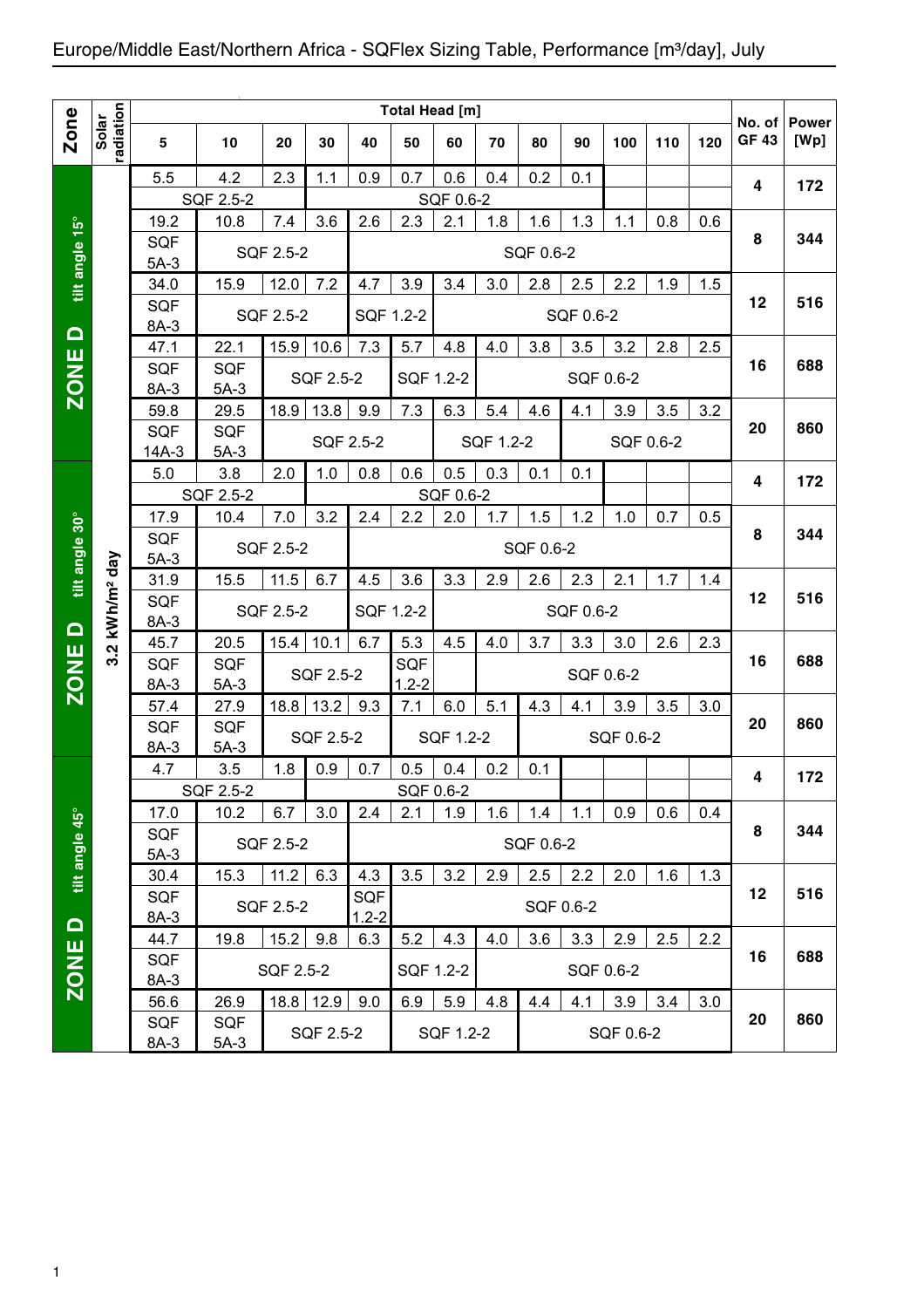|                |                        |                       |                      |           |           |                      | Total Head [m] |           |                   |           |           |           |           |           | No. of       | <b>Power</b> |
|----------------|------------------------|-----------------------|----------------------|-----------|-----------|----------------------|----------------|-----------|-------------------|-----------|-----------|-----------|-----------|-----------|--------------|--------------|
| Zone           | radiation<br>Solar     | 5                     | 10                   | 20        | 30        | 40                   | 50             | 60        | 70                | 80        | 90        | 100       | 110       | 120       | <b>GF 43</b> | [Wp]         |
|                |                        | 7.4                   | 5.7                  | 3.3       | 1.5       | 1.2                  | 1.1            | 0.9       | 0.7               | 0.5       | 0.3       | 0.2       | 0.1       |           |              |              |
|                |                        | <b>SQF</b>            | SQF 2.5-2            |           |           |                      |                |           | SQF 0.6-2         |           |           |           |           |           | 4            | 172          |
|                |                        | $5A-3$                |                      |           |           |                      |                |           |                   |           |           |           |           |           |              |              |
| tilt angle 15° |                        | 24.6<br><b>SQF</b>    | 12.9                 | 9.3       | 5.1       | 3.5<br>SQF           | 2.9            | 2.6       | 2.3               | 2.1       | 1.8       | 1.6       | 1.3       | 1.0       | 8            | 344          |
|                |                        | 8A-3                  |                      | SQF 2.5-2 |           | $1.2 - 2$            |                |           |                   |           | SQF 0.6-2 |           |           |           |              |              |
|                |                        | 42.0                  | 18.7                 | 14.3      | 9.2       | 6.2                  | 5.0            | 4.2       | 3.7               | 3.4       | 3.1       | 2.8       | 2.4       | 2.1       |              |              |
|                |                        | <b>SQF</b>            | <b>SQF</b>           |           |           |                      |                |           |                   |           |           |           |           |           | 12           | 516          |
| ш              |                        | 8A-3                  | $5A-3$               |           | SQF 2.5-2 |                      | SQF 1.2-2      |           |                   |           |           | SQF 0.6-2 |           |           |              |              |
| <b>ZONE</b>    |                        | 57.2                  | 28.1                 | 18.4      | 13.1      | 9.4                  | 6.9            | 6.0       | 5.1               | 4.3       | 4.0       | 3.7       | 3.4       | 3.1       |              |              |
|                |                        | <b>SQF</b>            | <b>SQF</b>           |           | SQF 2.5-2 |                      |                | SQF 1.2-2 |                   |           |           |           | SQF 0.6-2 |           | 16           | 688          |
|                |                        | $14A-3$               | $5A-3$               |           |           |                      |                |           |                   |           |           |           |           |           |              |              |
|                |                        | 70.9                  | 35.8                 | 20.5      | 16.5      | 12.4                 | 9.6            | 7.6       | 6.7               | 5.9       | 5.0       | 4.3       | 4.0       | 3.7       | 20           | 860          |
|                |                        | <b>SQF</b><br>$14A-3$ | <b>SQF</b><br>$5A-3$ |           |           | SQF 2.5-2            |                |           |                   | SQF 1.2-2 |           |           |           | SQF 0.6-2 |              |              |
|                |                        | 6.7                   | 5.3                  | 3.0       | 1.4       | 1.1                  | 1.0            | 0.8       | 0.6               | 0.4       | 0.3       | 0.1       |           |           |              |              |
|                |                        |                       | SQF 2.5-2            |           |           |                      |                | SQF 0.6-2 |                   |           |           |           |           |           | 4            | 172          |
|                |                        | 23.0                  | 12.6                 | 8.9       | 4.7       | 3.3                  | 2.8            | 2.5       | 2.2               | 2.0       | 1.7       | 1.4       | 1.1       | 0.9       |              |              |
|                |                        | <b>SQF</b>            |                      |           |           | SQF                  |                |           |                   |           |           |           |           |           | 8            | 344          |
|                |                        | $5A-3$                |                      | SQF 2.5-2 |           | $1.2 - 2$            |                |           |                   |           | SQF 0.6-2 |           |           |           |              |              |
| tilt angle 30° |                        | 40.1                  | 18.0                 | 13.9      | 8.7       | 5.7                  | 4.7            | 4.0       | 3.6               | 3.3       | 2.9       | 2.6       | 2.3       | 2.0       |              |              |
|                | kWh/m <sup>2</sup> day | <b>SQF</b>            |                      | SQF 2.5-2 |           |                      | SQF            |           |                   |           | SQF 0.6-2 |           |           |           | 12           | 516          |
| ш              |                        | $8A-3$                |                      |           |           |                      | $1.2 - 2$      |           |                   |           |           |           |           |           |              |              |
|                | $3.\overline{8}$       | 55.1<br><b>SQF</b>    | 26.6<br><b>SQF</b>   | 18.1      | 12.6      | 8.8                  | 6.7            | 5.7       | 4.8               | 4.2       | 4.0       | 3.7       | 3.3       | 2.9       | 16           | 688          |
| <b>ZONE</b>    |                        | 8A-3                  | $5A-3$               |           | SQF 2.5-2 |                      |                | SQF 1.2-2 |                   |           |           | SQF 0.6-2 |           |           |              |              |
|                |                        | 69.5                  | 34.8                 | 20.7      | 16.1      | 11.9                 | 9.0            | 7.5       | 6.5               | 5.5       | 4.7       | 4.3       | 4.0       | 3.7       |              |              |
|                |                        | <b>SQF</b>            | <b>SQF</b>           |           |           |                      |                |           |                   |           |           |           |           |           | 20           | 860          |
|                |                        | $14A-3$               | $5A-3$               |           |           | SQF 2.5-2            |                |           | SQF 1.2-2         |           |           |           | SQF 0.6-2 |           |              |              |
|                |                        | 6.5                   | 5.1                  | 2.9       |           | $\overline{1.3}$ 1.1 | $0.9\,$        |           | $0.8$ 0.5 0.4 0.2 |           |           | 0.1       |           |           | 4            | 172          |
|                |                        |                       | SQF 2.5-2            |           |           |                      |                |           | SQF 0.6-2         |           |           |           |           |           |              |              |
|                |                        | 22.4                  | 12.5                 | 8.7       | 4.5       | 3.1                  | 2.7            | 2.5       | 2.1               | 1.9       | 1.6       | 1.4       | 1.1       | 0.8       |              |              |
| tilt angle 45° |                        | SQF                   |                      | SQF 2.5-2 |           | <b>SQF</b>           |                |           |                   |           | SQF 0.6-2 |           |           |           | 8            | 344          |
|                |                        | $5A-3$                |                      |           |           | $1.2 - 2$            |                |           |                   |           |           |           |           |           |              |              |
|                |                        | 39.6<br>SQF           | 18.0                 | 13.8      | 8.6       | 5.5                  | 4.6            | 4.0       | 3.6               | 3.2       | 2.9       | 2.6       | 2.2       | 1.9       | 12           | 516          |
|                |                        | 8A-3                  |                      | SQF 2.5-2 |           |                      | SQF 1.2-2      |           |                   |           | SQF 0.6-2 |           |           |           |              |              |
| ш              |                        | 54.7                  | 25.8                 | 18.1      | 12.4      | 8.6                  | 6.6            | 5.6       | 4.7               | 4.3       | 4.0       | 3.7       | 3.2       | 2.8       |              |              |
| <b>ZONE</b>    |                        | SQF                   | SQF                  |           |           |                      |                |           |                   |           |           |           |           |           | 16           | 688          |
|                |                        | 8A-3                  | $5A-3$               |           | SQF 2.5-2 |                      |                | SQF 1.2-2 |                   |           |           | SQF 0.6-2 |           |           |              |              |
|                |                        | 69.2                  | 34.4                 | 21.2      | 15.9      | 11.7                 | 8.7            | 7.5       | 6.4               | 5.4       | 4.5       | 4.3       | 4.0       | 3.7       |              |              |
|                |                        | SQF                   | SQF                  |           |           | SQF 2.5-2            |                |           | SQF 1.2-2         |           |           |           | SQF 0.6-2 |           | 20           | 860          |
|                |                        | 14A-3                 | $5A-3$               |           |           |                      |                |           |                   |           |           |           |           |           |              |              |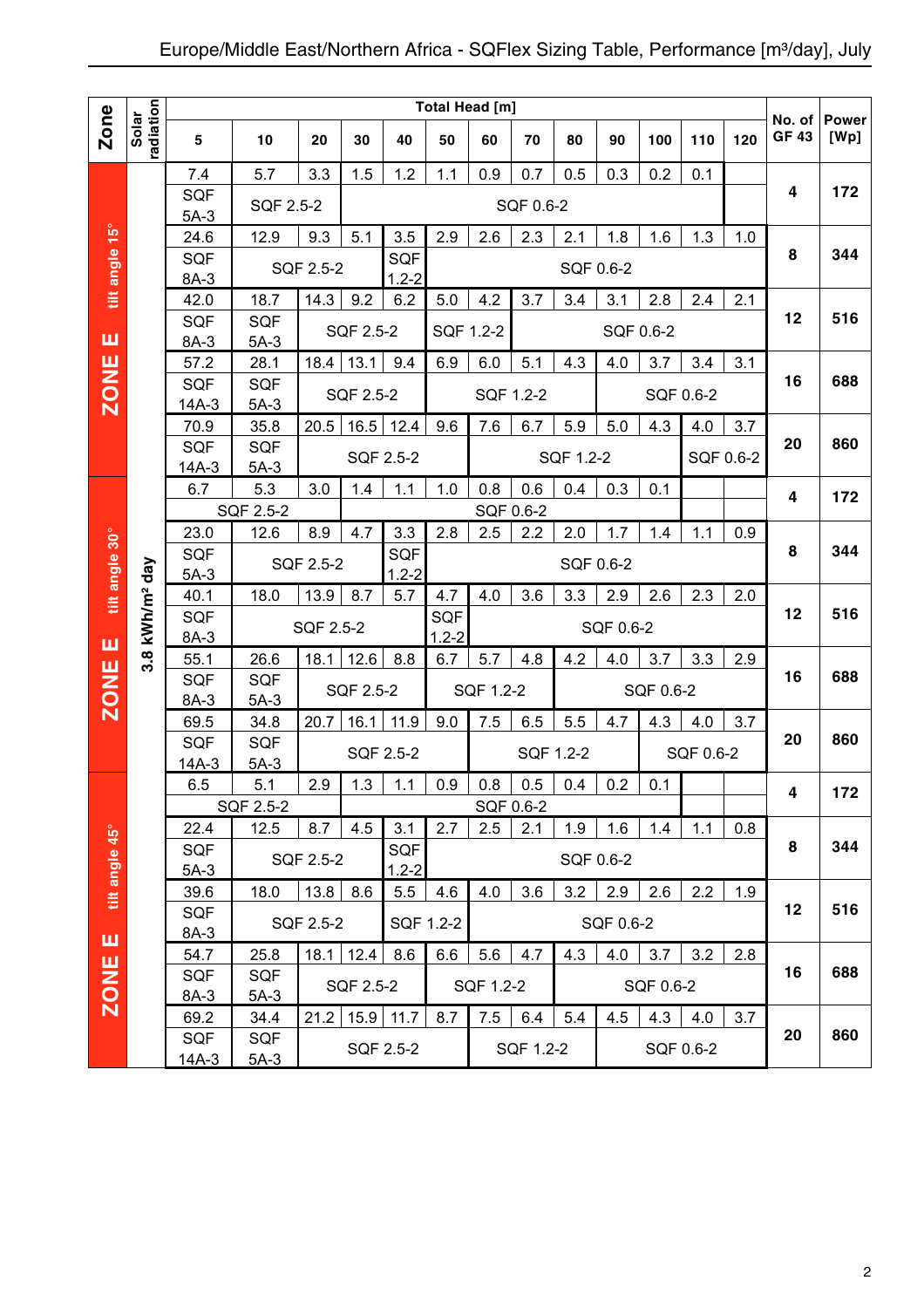## Europe/Middle East/Northern Africa - SQFlex Sizing Table, Performance [m<sup>3</sup>/day], July

|                |                    |                       |                                                                                     |           |                   |                         |           | Total Head [m] |           |                  |           |           |           |            |                       |                      |
|----------------|--------------------|-----------------------|-------------------------------------------------------------------------------------|-----------|-------------------|-------------------------|-----------|----------------|-----------|------------------|-----------|-----------|-----------|------------|-----------------------|----------------------|
| <b>Zone</b>    | radiation<br>Solar | 5                     | 10                                                                                  | 20        | 30                | 40                      | 50        | 60             | 70        | 80               | 90        | 100       | 110       | 120        | No. of<br><b>GF43</b> | <b>Power</b><br>[Wp] |
|                |                    | 10.4                  | 7.0                                                                                 | 4.4       | 1.9               | 1.6                     | 1.4       | 1.2            | 1.0       | 0.8              | 0.6       | 0.4       | 0.2       | 0.1        |                       |                      |
|                |                    | SQF<br>$5A-3$         | SQF 2.5-2                                                                           |           |                   |                         |           |                | SQF 0.6-2 |                  |           |           |           |            | 4                     | 172                  |
|                |                    | 31.0                  | 14.9                                                                                | 11.0      | 6.5               | 4.3                     | 3.5       | 3.1            | 2.8       | 2.5              | 2.3       | 2.0       | 1.6       | 1.4        |                       |                      |
| tilt angle 15° |                    | SQF<br>8A-3           |                                                                                     | SQF 2.5-2 |                   | SQF 1.2-2               |           |                |           |                  | SQF 0.6-2 |           |           |            | 8                     | 344                  |
|                |                    | 49.2                  | 23.6                                                                                | 16.5      | $\overline{1}1.2$ | $\overline{7.8}$        | 6.0       | 5.1            | 4.3       | 3.9              | 3.6       | 3.4       | 3.0       | 2.6        |                       |                      |
|                |                    | SQF<br>8A-3           | SQF<br>$5A-3$                                                                       |           | SQF 2.5-2         |                         |           | SQF 1.2-2      |           |                  |           | SQF 0.6-2 |           |            | 12                    | 516                  |
| Щ              |                    | 66.7                  | 33.4                                                                                | 19.9      | 15.4              | 11.3                    | 8.7       | 7.2            | 6.2       | 5.4              | 4.5       | 4.1       | 3.8       | 3.5        |                       |                      |
| <b>ZONE</b>    |                    | SQF                   | SQF                                                                                 |           |                   | SQF 2.5-2               |           |                | SQF 1.2-2 |                  |           |           | SQF 0.6-2 |            | 16                    | 688                  |
|                |                    | $14A-3$<br>81.2       | $5A-3$<br>41.4                                                                      | 21.7      | 18.2              | 14.7                    | 11.7      | 9.2            | 7.6       | 6.9              | 6.1       | 5.4       | 4.6       | 4.0        |                       |                      |
|                |                    |                       |                                                                                     |           |                   |                         |           |                |           |                  |           |           |           | <b>SQF</b> | 20                    | 860                  |
|                |                    | <b>SQF 14A-3</b>      |                                                                                     |           |                   | SQF 2.5-2               |           |                |           |                  | SQF 1.2-2 |           |           | $0.6 - 2$  |                       |                      |
|                |                    | 9.4                   | 6.7                                                                                 | 4.1       | 1.8               | $1.\overline{5}$        | 1.3       | 1.1            | 0.9       | 0.7              | 0.5       | 0.3       | 0.1       |            |                       |                      |
|                |                    | SQF                   | SQF 2.5-2                                                                           |           |                   |                         |           |                | SQF 0.6-2 |                  |           |           |           |            | 4                     | 172                  |
|                |                    | $5A-3$<br>29.2        | $14.\overline{6}$                                                                   | 10.7      | 6.1               | 4.1                     | 3.3       | 3.0            | 2.7       | 2.4              | 2.1       | 1.9       | 1.5       | 1.2        |                       |                      |
| tilt angle 30° |                    |                       | <b>SQF</b><br>SQF<br>SQF 2.5-2<br>SQF 0.6-2                                         |           |                   |                         |           |                |           |                  | 8         | 344       |           |            |                       |                      |
|                | day                | 8A-3<br>$1.2 - 2$     |                                                                                     |           |                   |                         |           |                |           |                  |           |           |           |            |                       |                      |
|                |                    | 48.0                  | 22.2<br>16.1<br>7.3<br>5.7<br>4.9<br>3.8<br>3.5<br>2.5<br>10.7<br>4.1<br>3.2<br>2.8 |           |                   |                         |           |                |           |                  |           |           |           |            |                       |                      |
|                | kWh/m <sup>2</sup> | SQF                   | SQF                                                                                 |           | SQF 2.5-2         |                         | SQF 1.2-2 |                |           |                  | SQF 0.6-2 |           |           |            | 12                    | 516                  |
| Щ              |                    | 8A-3<br>64.3          | $5A-3$<br>32.0                                                                      | 19.9      | 14.9              | 10.9                    | 8.2       | 7.0            | 5.9       | 5.1              | 4.3       | 4.1       | 3.8       | 3.5        |                       |                      |
|                | 4.4                | SQF                   | SQF                                                                                 |           |                   |                         |           |                |           |                  |           |           |           |            | 16                    | 688                  |
| <b>ZONE</b>    |                    | $14A-3$               | $5A-3$                                                                              |           |                   | SQF 2.5-2               |           |                | SQF 1.2-2 |                  |           |           | SQF 0.6-2 |            |                       |                      |
|                |                    | 80.1                  | 40.8                                                                                | 21.9      | 18.1              | 14.3                    | 11.1      | 8.6            | 7.6       | 6.7              | 5.8       | 5.1       | 4.3       | 4.1        |                       |                      |
|                |                    | SQF                   | SQF                                                                                 |           |                   | SQF 2.5-2               |           |                |           |                  | SQF 1.2-2 |           |           | SQF 0.6-2  | 20                    | 860                  |
|                |                    | $14A-3$<br>9.0        | $5A-3$<br>6.5                                                                       | 4.0       | 1.8               | 1.5                     | 1.3       | 1.1            | 0.9       | 0.7              | 0.4       | 0.3       | 0.1       |            |                       |                      |
|                |                    | SQF                   |                                                                                     |           |                   |                         |           |                |           |                  |           |           |           |            | 4                     | 172                  |
|                |                    | $5A-3$                | SQF 2.5-2                                                                           |           |                   |                         |           |                | SQF 0.6-2 |                  |           |           |           |            |                       |                      |
|                |                    | 28.6                  | 14.5                                                                                | 10.6      | 6.0               | 4.0                     | 3.3       | 3.0            | 2.6       | 2.4              | 2.1       | 1.8       | 1.5       | 1.2        |                       |                      |
| tiit angle 45° |                    | <b>SQF</b><br>8A-3    |                                                                                     | SQF 2.5-2 |                   | <b>SQF</b><br>$1.2 - 2$ |           |                |           |                  | SQF 0.6-2 |           |           |            | 8                     | 344                  |
|                |                    | 48.0                  | 21.8                                                                                | 16.1      | 10.7              | 7.2                     | 5.7       | 4.8            | 4.1       | $\overline{3.9}$ | 3.5       | 3.2       | 2.8       | 2.4        |                       |                      |
|                |                    | <b>SQF</b>            | <b>SQF</b>                                                                          |           |                   |                         |           |                |           |                  |           |           |           |            | 12                    | 516                  |
| Щ              |                    | 8A-3                  | $5A-3$                                                                              |           | SQF 2.5-2         |                         |           | SQF 1.2-2      |           |                  |           | SQF 0.6-2 |           |            |                       |                      |
|                |                    | 64.5                  | 31.9                                                                                | 20.2      |                   | $14.9$ 10.8             | 8.0       | 6.9            | 5.8       | 5.0              | 4.4       | 4.2       | 3.8       | 3.5        |                       |                      |
| <b>ZONE</b>    |                    | <b>SQF</b><br>$14A-3$ | <b>SQF</b><br>$5A-3$                                                                |           |                   | SQF 2.5-2               |           |                | SQF 1.2-2 |                  |           |           | SQF 0.6-2 |            | 16                    | 688                  |
|                |                    | 80.6                  | 40.9                                                                                | 22.5      | 18.2              | 14.2                    | 10.9      | 8.5            | 7.6       | 6.7              | 5.7       | 5.0       | 4.4       | 4.1        |                       |                      |
|                |                    | <b>SQF</b>            | <b>SQF</b>                                                                          |           |                   |                         |           |                |           |                  |           |           |           |            | 20                    | 860                  |
|                |                    | $14A-3$               | $5A-3$                                                                              |           |                   | SQF 2.5-2               |           |                |           | SQF 1.2-2        |           |           |           | SQF 0.6-2  |                       |                      |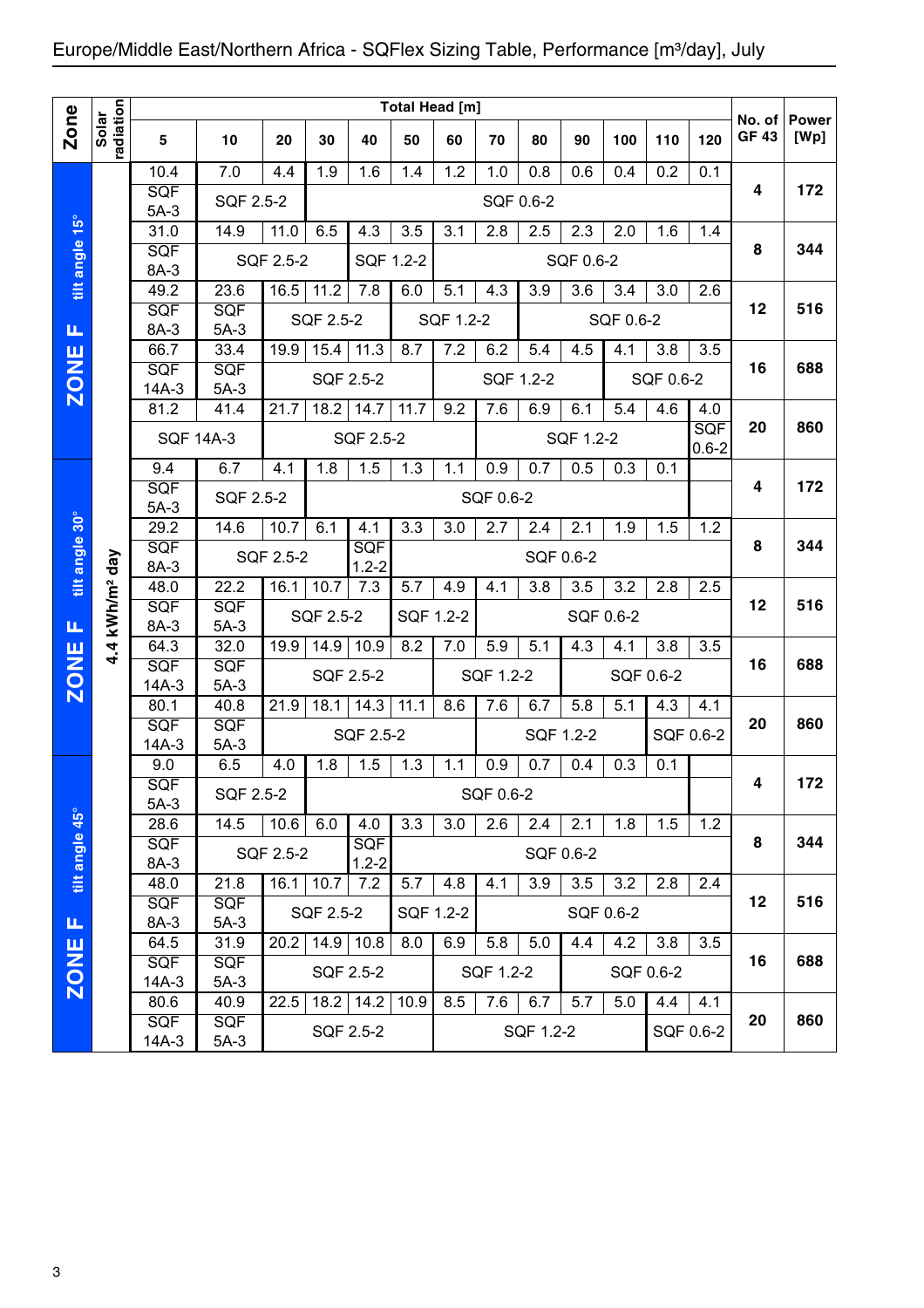|                |                           |                      |                       |               |           |             | Total Head [m] |           |                  |           |                  |                  |                  |                         | No. of      | <b>Power</b> |
|----------------|---------------------------|----------------------|-----------------------|---------------|-----------|-------------|----------------|-----------|------------------|-----------|------------------|------------------|------------------|-------------------------|-------------|--------------|
| Zone           | radiation<br>Solar        | 5                    | 10                    | 20            | 30        | 40          | 50             | 60        | 70               | 80        | 90               | 100              | 110              | 120                     | <b>GF43</b> | [Wp]         |
|                |                           | 12.7                 | 8.1                   | 5.3           | 2.2       | 1.9         | 1.7            | 1.5       | 1.2              | 1.0       | 0.8              | 0.6              | 0.4              | 0.2                     |             |              |
|                |                           | <b>SQF</b><br>$5A-3$ | SQF 2.5-2             |               |           |             |                |           | SQF 0.6-2        |           |                  |                  |                  |                         | 4           | 172          |
|                |                           | 35.8                 | 16.4                  | 12.4          | 7.7       | 5.0         | 4.2            | 3.5       | 3.2              | 2.9       | 2.6              | 2.3              | 2.0              | 1.7                     |             |              |
| tilt angle 15° |                           | SQF                  |                       | SQF 2.5-2     |           |             | SQF 1.2-2      |           |                  |           | SQF 0.6-2        |                  |                  |                         | 8           | 344          |
|                |                           | 8A-3<br>55.8         | 27.3                  | 18.1          | 12.7      | 9.1         | 6.7            | 5.9       | $\overline{5.0}$ | 4.2       | $\overline{3.9}$ | 3.6              | $\overline{3.3}$ | 3.0                     |             |              |
|                |                           | SQF                  | <b>SQF</b>            |               | SQF 2.5-2 |             |                |           | SQF 1.2-2        |           |                  |                  | SQF 0.6-2        |                         | 12          | 516          |
| $\sigma$       |                           | $14A-3$              | $5A-3$                |               |           |             |                |           |                  |           |                  |                  |                  |                         |             |              |
| <b>ZONE</b>    |                           | 73.3<br><b>SQF</b>   | 37.3<br><b>SQF</b>    | 20.7          | 16.9      | 13.0        | 10.2           | 7.8       | 7.0              | 6.2       | 5.3              | 4.6              | 4.0              | 3.8                     | 16          | 688          |
|                |                           | $14A-3$              | $5A-3$                |               |           | SQF 2.5-2   |                |           |                  | SQF 1.2-2 |                  |                  |                  | SQF 0.6-2               |             |              |
|                |                           | 88.6                 | 49.4                  | 24.6          | 19.1      | 16.1        | 13.3           | 10.7      | 8.1              | 7.5       | 6.8              | 6.2              | 5.4              | 4.6                     |             |              |
|                |                           | SQF<br>$14A-3$       | <b>SQF</b><br>$14A-3$ | SQF<br>$5A-6$ |           | SQF 2.5-2   |                |           |                  |           |                  | SQF 1.2-2        |                  |                         | 20          | 860          |
|                |                           | 11.7                 | 7.7                   | 5.0           | 2.1       | 1.8         | 1.6            | 1.4       | 1.1              | 0.9       | 0.7              | 0.5              | 0.3              | 0.1                     |             |              |
|                |                           | SQF                  | SQF 2.5-2             |               |           |             |                |           | SQF 0.6-2        |           |                  |                  |                  |                         | 4           | 172          |
|                |                           | $5A-3$<br>34.0       | 16.0                  | 12.1          | 7.2       | 4.7         | 3.9            | 3.4       | 3.1              | 2.8       | 2.5              | 2.2              | 1.9              | 1.6                     |             |              |
|                |                           | SQF                  |                       |               |           |             |                |           |                  |           |                  |                  |                  |                         | 8           | 344          |
| tilt angle 30° |                           | 8A-3                 |                       | SQF 2.5-2     |           |             | SQF 1.2-2      |           |                  |           | SQF 0.6-2        |                  |                  |                         |             |              |
|                | .9 kWh/m <sup>2</sup> day | 53.7                 | 26.0                  | 17.8          | 12.3      | 8.6         | 6.5            | 5.6       | 4.7              | 4.1       | $\overline{3.9}$ | $\overline{3.6}$ | $\overline{3.2}$ | $\overline{2.9}$        | 12          | 516          |
| <b>ပ</b>       |                           | SQF<br>8A-3          | <b>SQF</b><br>$5A-3$  |               | SQF 2.5-2 |             |                | SQF 1.2-2 |                  |           |                  | SQF 0.6-2        |                  |                         |             |              |
|                |                           | 72.1                 | 36.3                  | 20.8          | 16.7      | 12.5        | 9.6            | 7.7       | 6.8              | 5.9       | 5.0              | 4.3              | 4.1              | 3.8                     |             |              |
| <b>ZONE</b>    | 4                         | SQF                  | <b>SQF</b>            |               |           | SQF 2.5-2   |                |           | SQF 1.2-2        |           |                  |                  | SQF 0.6-2        |                         | 16          | 688          |
|                |                           | $14A-3$<br>87.7      | $5A-3$<br>46.6        | 23.2          | 19.1      | 15.9        | 12.8           | 10.1      | 8.2              | 7.4       | 6.6              | 5.9              | 5.1              | 4.3                     |             |              |
|                |                           |                      | <b>SQF 14A-3</b>      | <b>SQF</b>    |           | SQF 2.5-2   |                |           |                  |           |                  | SQF 1.2-2        |                  |                         | 20          | 860          |
|                |                           |                      |                       | $5A-6$        |           |             |                |           |                  |           |                  |                  |                  |                         |             |              |
|                |                           | 11.6<br>SQF          | 7.7                   | 4.9           | 2.1       | 1.8         | 1.6            | 1.4       | 1.1              | 0.9       | 0.7              | 0.5              | 0.3              | 0.1                     | 4           | 172          |
|                |                           | $5A-3$               | SQF 2.5-2             |               |           |             |                |           | SQF 0.6-2        |           |                  |                  |                  |                         |             |              |
|                |                           | 33.8                 | 16.1                  | 12.1          | 7.2       | 4.7         | 3.9            | 3.5       | 3.1              | 2.7       | 2.5              | 2.2              | 1.9              | 1.5                     |             |              |
|                |                           | <b>SQF</b><br>8A-3   |                       | SQF 2.5-2     |           |             | SQF 1.2-2      |           |                  |           | SQF 0.6-2        |                  |                  |                         | 8           | 344          |
| tilt angle 45° |                           | 54.1                 | 25.8                  | 17.8          | 12.3      | 8.5         | 6.5            | 5.5       | 4.7              | 4.2       | 3.9              | 3.7              | 3.2              | 2.8                     |             |              |
|                |                           | <b>SQF</b>           | <b>SQF</b>            |               | SQF 2.5-2 |             |                | SQF 1.2-2 |                  |           |                  | SQF 0.6-2        |                  |                         | 12          | 516          |
| <b>්</b>       |                           | 8A-3<br>72.8         | $5A-3$<br>36.6        | 21.3          | 16.8      | 12.5        | 9.5            | 7.8       | 6.8              | 5.8       | 5.0              | 4.4              | 4.1              | $\overline{3.8}$        |             |              |
| ш              |                           | SQF                  | SQF                   |               |           |             |                |           |                  |           |                  |                  |                  |                         | 16          | 688          |
| <b>NOZ</b>     |                           | 14A-3                | $5A-3$                |               |           | SQF 2.5-2   |                |           | SQF 1.2-2        |           |                  |                  | SQF 0.6-2        |                         |             |              |
|                |                           | 88.6                 | 46.2                  | 23.2          |           | $19.4$ 16.1 | 12.8           | 10.1      | 8.3              | 7.5       | 6.6              | 5.9              | 5.0              | 4.4                     | 20          | 860          |
|                |                           |                      | <b>SQF 14A-3</b>      |               |           | SQF 2.5-2   |                |           |                  |           | SQF 1.2-2        |                  |                  | <b>SQF</b><br>$0.6 - 2$ |             |              |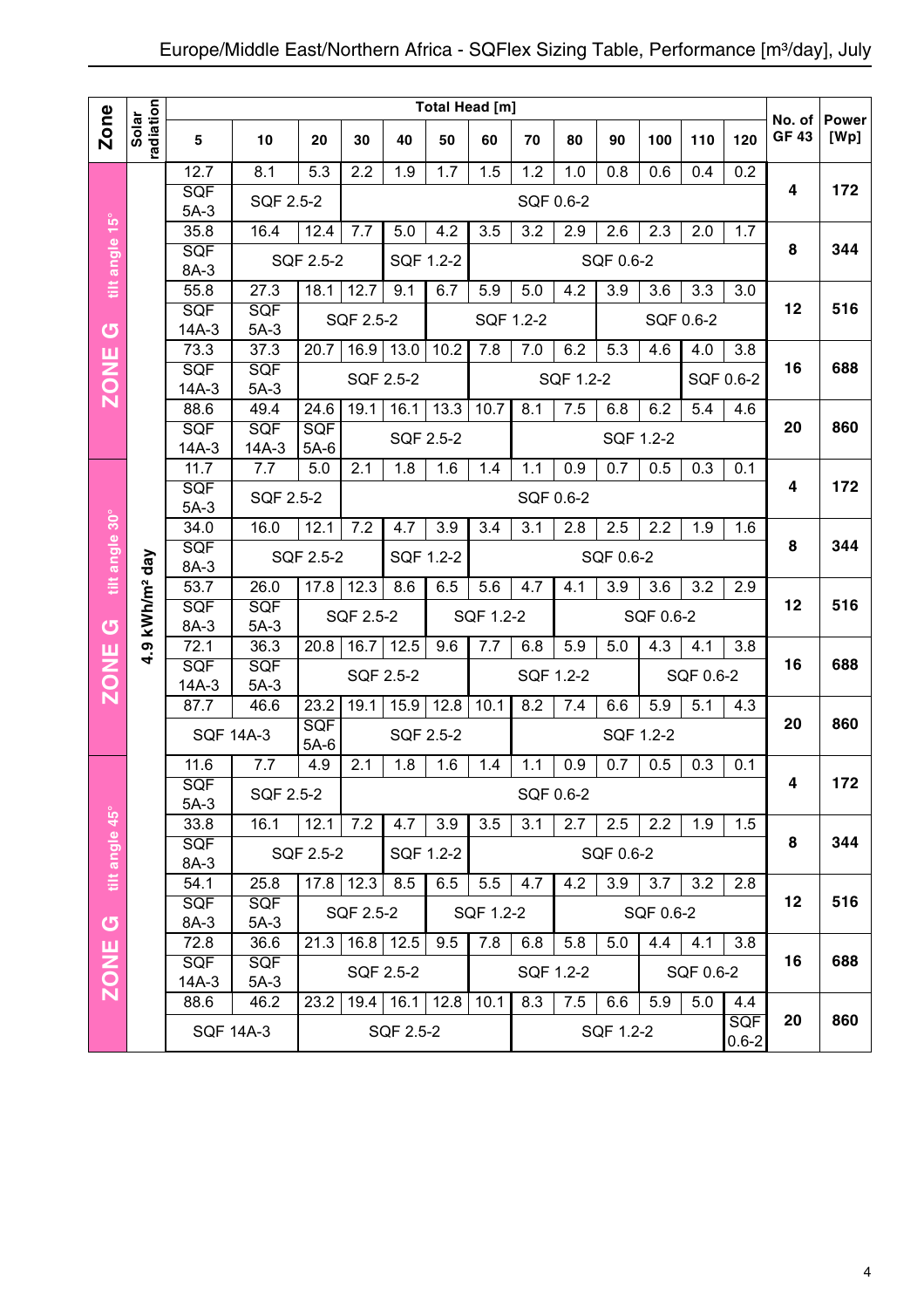|                  |                    |                       |                                                                                            |                      |           |                                 | Total Head [m]       |           |           |           |           |                  |           |                         |                       |                      |
|------------------|--------------------|-----------------------|--------------------------------------------------------------------------------------------|----------------------|-----------|---------------------------------|----------------------|-----------|-----------|-----------|-----------|------------------|-----------|-------------------------|-----------------------|----------------------|
| <b>Zone</b>      | radiation<br>Solar | 5                     | 10                                                                                         | 20                   | 30        | 40                              | 50                   | 60        | 70        | 80        | 90        | 100              | 110       | 120                     | No. of<br><b>GF43</b> | <b>Power</b><br>[Wp] |
|                  |                    | 15.8                  | 9.3                                                                                        | 6.3                  | 2.8       | 2.2                             | 2.0                  | 1.8       | 1.5       | 1.3       | 1.1       | 0.9              | 0.6       | 0.4                     |                       |                      |
|                  |                    | <b>SQF</b><br>$5A-3$  |                                                                                            | SQF 2.5-2            |           |                                 |                      |           |           | SQF 0.6-2 |           |                  |           |                         | 4                     | 172                  |
| tilt angle 15°   |                    | 41.0                  | 18.0                                                                                       | 14.0                 | 9.0       | 5.9                             | 4.8                  | 4.0       | 3.6       | 3.3       | 3.0       | 2.7              | 2.4       | 2.0                     |                       |                      |
|                  |                    | <b>SQF</b>            | <b>SQF</b>                                                                                 |                      | SQF 2.5-2 |                                 | SQF 1.2-2            |           |           |           |           | SQF 0.6-2        |           |                         | 8                     | 344                  |
|                  |                    | 8A-3                  | $5A-3$                                                                                     |                      |           |                                 |                      |           |           |           |           |                  |           |                         |                       |                      |
|                  |                    | 63.0                  | 31.3                                                                                       | 19.3                 | 14.5      | 10.6                            | 8.0                  | 6.7       | 5.8       | 5.0       | 4.1       | $\overline{3.9}$ | 3.6       | $\overline{3.4}$        | 12                    | 516                  |
| œ                |                    | <b>SQF</b><br>$14A-3$ | SQF<br>$5A-3$                                                                              |                      |           | SQF 2.5-2                       |                      |           | SQF 1.2-2 |           |           |                  | SQF 0.6-2 |                         |                       |                      |
|                  |                    | 81.2                  | 41.8                                                                                       | 21.7                 | 18.2      | $\overline{1}$ 4.8              | 11.8                 | 9.3       | 7.6       | 6.9       | 6.2       | 5.4              | 4.6       | 4.0                     |                       |                      |
| <b>ZONE</b>      |                    | <b>SQF 14A-3</b>      |                                                                                            |                      |           | SQF 2.5-2                       |                      |           |           |           | SQF 1.2-2 |                  |           | <b>SQF</b><br>$0.6 - 2$ | 16                    | 688                  |
|                  |                    | 96.5                  | 57.8                                                                                       | 28.6                 | 20.0      | 17.3                            | 14.8                 | 12.4      | 9.5       | 8.0       | 7.3       | 6.8              | 6.2       | 5.5                     |                       |                      |
|                  |                    | <b>SQF 14A-3</b>      |                                                                                            | SQF<br>$5A-6$        |           |                                 | SQF 2.5-2            |           |           |           |           | SQF 1.2-2        |           |                         | 20                    | 860                  |
|                  |                    | 14.8                  | 8.9                                                                                        | 5.9                  | 2.5       | 2.1                             | 1.9                  | 1.7       | 1.4       | 1.2       | 1.0       | 0.8              | 0.5       | 0.3                     |                       |                      |
|                  |                    | <b>SQF</b>            |                                                                                            | SQF 2.5-2            |           |                                 |                      |           |           | SQF 0.6-2 |           |                  |           |                         | 4                     | 172                  |
|                  |                    | $5A-3$                |                                                                                            |                      |           |                                 |                      |           |           |           |           |                  |           |                         |                       |                      |
|                  |                    | 39.3<br><b>SQF</b>    | 17.7                                                                                       | 13.6                 | 8.5       | 5.5                             | 4.6<br><b>SQF</b>    | 3.9       | 3.5       | 3.2       | 2.9       | 2.6              | 2.2       | 1.9                     | 8                     | 344                  |
| tilt angle 30°   | day                | 8A-3                  |                                                                                            | SQF 2.5-2            |           |                                 |                      |           |           |           | SQF 0.6-2 |                  |           |                         |                       |                      |
|                  |                    | 60.9                  | $1.2 - 2$<br>19.2<br>6.5<br>5.5<br>4.2<br>30.0<br>14.1<br>10.1<br>7.5<br>4.7<br>4.0<br>3.6 |                      |           |                                 |                      |           | 3.3       |           |           |                  |           |                         |                       |                      |
|                  | kWh/m <sup>2</sup> | SQF                   | SQF                                                                                        |                      |           | SQF 2.5-2                       |                      |           | SQF 1.2-2 |           |           |                  | SQF 0.6-2 |                         | 12                    | 516                  |
| œ                |                    | $14A-3$               | $5A-3$                                                                                     | 21.7                 |           |                                 | 11.2                 | 8.8       | 7.6       |           |           | 5.1              |           |                         |                       |                      |
|                  | ιņ<br>ທ່           | 80.2<br><b>SQF</b>    | 40.9<br><b>SQF</b>                                                                         |                      | 18.1      | 14.3                            |                      |           |           | 6.8       | 5.9       |                  | 4.3       | 4.0<br><b>SQF</b>       | 16                    | 688                  |
| ZONE <sup></sup> |                    | $14A-3$               | $5A-3$                                                                                     |                      |           | <b>SQF 2.5-2</b>                |                      |           |           |           | SQF 1.2-2 |                  |           | $0.6 - 2$               |                       |                      |
|                  |                    | 95.7                  | 55.3                                                                                       | 27.2                 | 20.1      | 17.3                            | 14.6                 | 11.9      | 9.0       | 8.0       | 7.3       | 6.6              | 6.0       | 5.2                     |                       |                      |
|                  |                    | <b>SQF 14A-3</b>      |                                                                                            | <b>SQF</b><br>$5A-6$ |           |                                 | SQF 2.5-2            |           |           |           |           | SQF 1.2-2        |           |                         | 20                    | 860                  |
|                  |                    | 14.8                  | 9.0                                                                                        | 5.9                  | 2.5       | 2.1                             | 1.9                  | 1.7       | 1.4       | 1.2       | 0.9       | 0.8              | 0.5       | 0.3                     |                       |                      |
|                  |                    | SQF                   |                                                                                            | SQF 2.5-2            |           |                                 |                      |           |           | SQF 0.6-2 |           |                  |           |                         | 4                     | 172                  |
|                  |                    | $5A-3$                |                                                                                            |                      |           | 5.5                             |                      |           |           |           |           |                  |           |                         |                       |                      |
| tilt angle 45°   |                    | 39.4<br><b>SQF</b>    | 17.8                                                                                       | 13.7                 | 8.6       |                                 | 4.6<br><b>SQF</b>    | 3.9       | 3.5       | 3.2       | 2.9       | 2.6              | 2.2       | 1.9                     | 8                     | 344                  |
|                  |                    | 8A-3                  |                                                                                            | SQF 2.5-2            |           |                                 | $1.2 - 2$            |           |           |           | SQF 0.6-2 |                  |           |                         |                       |                      |
|                  |                    | 61.1                  | 30.1                                                                                       |                      |           | $\overline{19.4}$   14.2   10.2 | 7.5                  | 6.5       | 5.5       | 4.7       | 4.2       | 4.0              | 3.7       | 3.3                     |                       |                      |
|                  |                    | <b>SQF</b>            | <b>SQF</b>                                                                                 |                      | SQF 2.5-2 |                                 |                      | SQF 1.2-2 |           |           |           |                  | SQF 0.6-2 |                         | 12                    | 516                  |
| œ                |                    | $14A-3$               | $5A-3$                                                                                     | 22.2                 |           |                                 |                      | 8.8       | 7.7       |           | 5.9       | $\overline{5.1}$ |           |                         |                       |                      |
| <b>ZONE</b>      |                    | 81.4<br><b>SQF</b>    | 41.4<br><b>SQF</b>                                                                         |                      | 18.3      | 14.5                            | 11.2                 |           |           | 6.9       |           |                  | 4.4       | 4.1                     | 16                    | 688                  |
|                  |                    | 14A-3                 | $5A-3$                                                                                     |                      |           | SQF 2.5-2                       |                      |           |           |           | SQF 1.2-2 |                  |           | SQF 0.6-2               |                       |                      |
|                  |                    | 97.0                  | 55.4                                                                                       | 27.3                 | 20.4      |                                 | $17.5$   14.8   11.9 |           | 9.0       | 8.2       | 7.4       | 6.7              | 6.0       | 5.3                     |                       |                      |
|                  |                    |                       | <b>SQF 14A-3</b>                                                                           | <b>SQF</b><br>$5A-6$ |           |                                 | SQF 2.5-2            |           |           |           |           | SQF 1.2-2        |           |                         | 20                    | 860                  |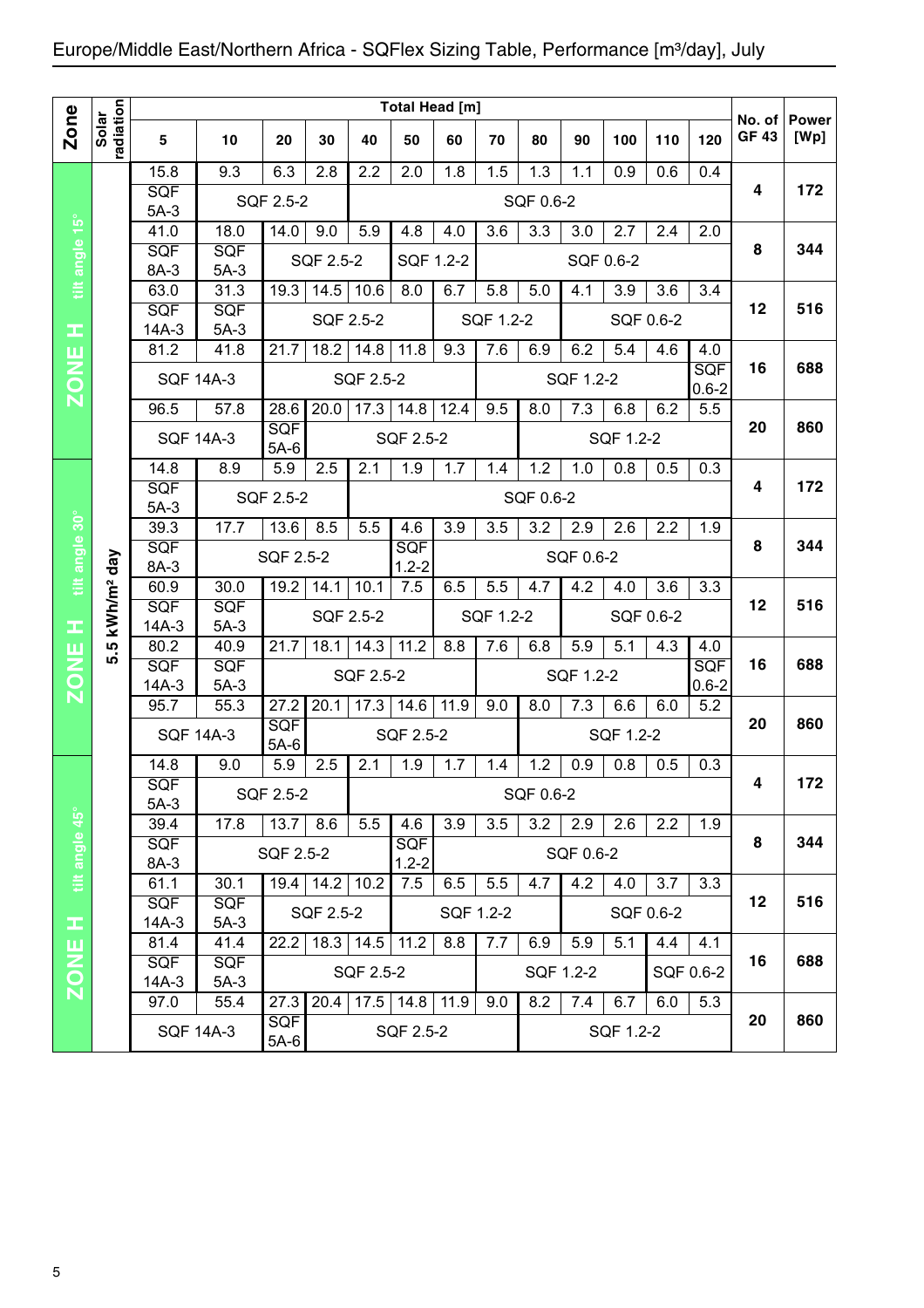|                |                            |                            |                      |                      |           |           | Total Head [m] |           |                  |           |     |           |                  |                  | No. of      | <b>Power</b> |
|----------------|----------------------------|----------------------------|----------------------|----------------------|-----------|-----------|----------------|-----------|------------------|-----------|-----|-----------|------------------|------------------|-------------|--------------|
| Zone           | radiation<br>Solar         | 5                          | 10                   | 20                   | 30        | 40        | 50             | 60        | 70               | 80        | 90  | 100       | 110              | 120              | <b>GF43</b> | [Wp]         |
|                |                            | 18.5                       | 10.4                 | 7.1                  | 3.4       | 2.5       | 2.3            | 2.0       | 1.8              | 1.5       | 1.3 | 1.1       | 0.8              | 0.5              |             |              |
|                |                            | <b>SQF</b><br>$5A-3$       |                      | SQF 2.5-2            |           |           |                |           |                  | SQF 0.6-2 |     |           |                  |                  | 4           | 172          |
|                |                            | 45.6                       | 21.2                 | 15.4                 | 10.2      | 7.0       | 5.5            | 4.7       | 3.9              | 3.6       | 3.4 | 3.1       | 2.7              | 2.4              |             |              |
| tilt angle 15° |                            | SQF                        | SQF                  |                      | SQF 2.5-2 |           | SQF 1.2-2      |           |                  |           |     | SQF 0.6-2 |                  |                  | 8           | 344          |
|                |                            | 8A-3<br>69.3               | $5A-3$<br>34.9       | 20.1                 | 16.0      | 11.9      | 9.3            | 7.4       | 6.6              | 5.7       | 4.8 | 4.2       | 3.9              | 3.6              |             |              |
|                |                            | <b>SQF</b>                 | <b>SQF</b>           |                      |           |           |                |           |                  |           |     |           |                  |                  | 12          | 516          |
| -              |                            | $14A-3$                    | $5A-3$               |                      | SQF 2.5-2 |           |                |           |                  | SQF 1.2-2 |     |           | SQF 0.6-2        |                  |             |              |
|                |                            | 88.0                       | 49.1                 | 24.4                 | 19.0      | 16.0      | 13.2           | 10.7      | 8.1              | 7.4       | 6.8 | 6.2       | 5.4              | 4.6              |             |              |
| <b>ZONE</b>    |                            |                            | <b>SQF 14A-3</b>     | <b>SQF</b><br>$5A-6$ |           | SQF 2.5-2 |                |           |                  |           |     | SQF 1.2-2 |                  |                  | 16          | 688          |
|                |                            | 104                        | 65.1                 | 32.1                 | 20.7      | 18.1      | 16.0           | 13.8      | 11.0             | 8.6       | 7.7 | 7.2       | $6.\overline{7}$ | 6.1              | 20          | 860          |
|                |                            |                            | <b>SQF 14A-3</b>     | SQF<br>$5A-6$        |           |           |                | SQF 2.5-2 |                  |           |     |           | SQF 1.2-2        |                  |             |              |
|                |                            | 17.6                       | 10.1                 | 6.8                  | 3.2       | 2.4       | 2.2            | 2.0       | 1.7              | 1.4       | 1.2 | 1.0       | 0.7              | 0.5              |             |              |
|                |                            | <b>SQF</b>                 |                      | SQF 2.5-2            |           |           |                |           |                  | SQF 0.6-2 |     |           |                  |                  | 4           | 172          |
|                |                            | $5A-3$<br>44.1             | 20.1                 | 15.0                 | 9.8       | 6.6       | 5.3            | 4.5       | $\overline{3.9}$ | 3.6       | 3.2 | 3.0       | 2.6              | 2.3              |             |              |
| tilt angle 30° |                            | SQF                        | <b>SQF</b>           |                      |           |           |                |           |                  |           |     |           |                  |                  | 8           | 344          |
|                |                            | 8A-3                       | $5A-3$               |                      | SQF 2.5-2 |           | SQF 1.2-2      |           |                  |           |     | SQF 0.6-2 |                  |                  |             |              |
|                |                            | 67.4<br>33.7<br>SQF<br>SQF |                      | 20.2                 | 15.7      | 11.5      | 8.8            | 7.3       | 6.3              | 5.4       | 4.5 | 4.2       | $\overline{3.9}$ | $\overline{3.6}$ | 12          | 516          |
| -              | 6.1 kWh/m <sup>2</sup> day | $14A-3$                    | $5A-3$               |                      | SQF 2.5-2 |           |                |           |                  | SQF 1.2-2 |     |           | SQF 0.6-2        |                  |             |              |
|                |                            | 87.2                       | 46.7                 | 23.3                 | 19.0      | 15.9      | 12.7           | 10.2      | 8.1              | 7.4       | 6.6 | 5.9       | 5.1              | 4.3              |             |              |
| <b>ZONE</b>    |                            |                            | <b>SQF 14A-3</b>     | <b>SQF</b><br>$5A-6$ |           | SQF 2.5-2 |                |           |                  |           |     | SQF 1.2-2 |                  |                  | 16          | 688          |
|                |                            | 103                        | 62.8                 | 30.9                 | 20.8      | 18.1      | 15.9           | 13.4      | 10.5             | 8.5       | 7.7 | 7.1       | 6.6              | 6.0              |             |              |
|                |                            |                            | <b>SQF 14A-3</b>     | <b>SQF</b><br>$5A-6$ |           |           | SQF 2.5-2      |           |                  |           |     | SQF 1.2-2 |                  |                  | 20          | 860          |
|                |                            | 17.7                       | 10.2                 | 6.8                  | 3.2       | 2.4       | 2.2            | 2.0       | 1.7              | 1.4       | 1.2 | 1.0       | 0.7              | 0.5              |             |              |
|                |                            | SQF<br>$5A-3$              |                      | SQF 2.5-2            |           |           |                |           |                  | SQF 0.6-2 |     |           |                  |                  | 4           | 172          |
|                |                            | 44.9                       | 20.3                 | 15.2                 | 9.9       | 6.7       | 5.3            | 4.5       | 3.9              | 3.6       | 3.3 | 3.0       | 2.6              | 2.3              |             |              |
| tilt angle 45° |                            | <b>SQF</b><br>8A-3         | <b>SQF</b><br>$5A-3$ |                      | SQF 2.5-2 |           | SQF 1.2-2      |           |                  |           |     | SQF 0.6-2 |                  |                  | 8           | 344          |
|                |                            | 68.5                       | 34.3                 | 20.5                 | 15.9      | 11.7      | 8.9            | 7.4       | 6.3              | 5.5       | 4.6 | 4.3       | 4.0              | 3.6              |             |              |
| --             |                            | <b>SQF</b><br>$14A-3$      | <b>SQF</b><br>$5A-3$ |                      | SQF 2.5-2 |           |                |           |                  | SQF 1.2-2 |     |           | SQF 0.6-2        |                  | 12          | 516          |
|                |                            | 88.7                       | 47.2                 | 23.5                 | 19.3      | 16.1      | 12.9           | 10.3      | 8.3              | 7.5       | 6.7 | 6.0       | 5.2              | 4.4              |             |              |
| <b>ZONE</b>    |                            |                            | <b>SQF 14A-3</b>     | <b>SQF</b><br>$5A-6$ |           |           | SQF 2.5-2      |           |                  |           |     | SQF 1.2-2 |                  |                  | 16          | 688          |
|                |                            | 104                        | 63.4                 | 31.3                 | 21.1      |           | $18.4$   16.1  | 13.6      | 10.6             | 8.6       | 7.9 | 7.3       | 6.7              | 6.1              |             |              |
|                |                            |                            | <b>SQF 14A-3</b>     | <b>SQF</b><br>5A-6   |           |           | SQF 2.5-2      |           |                  |           |     | SQF 1.2-2 |                  |                  | 20          | 860          |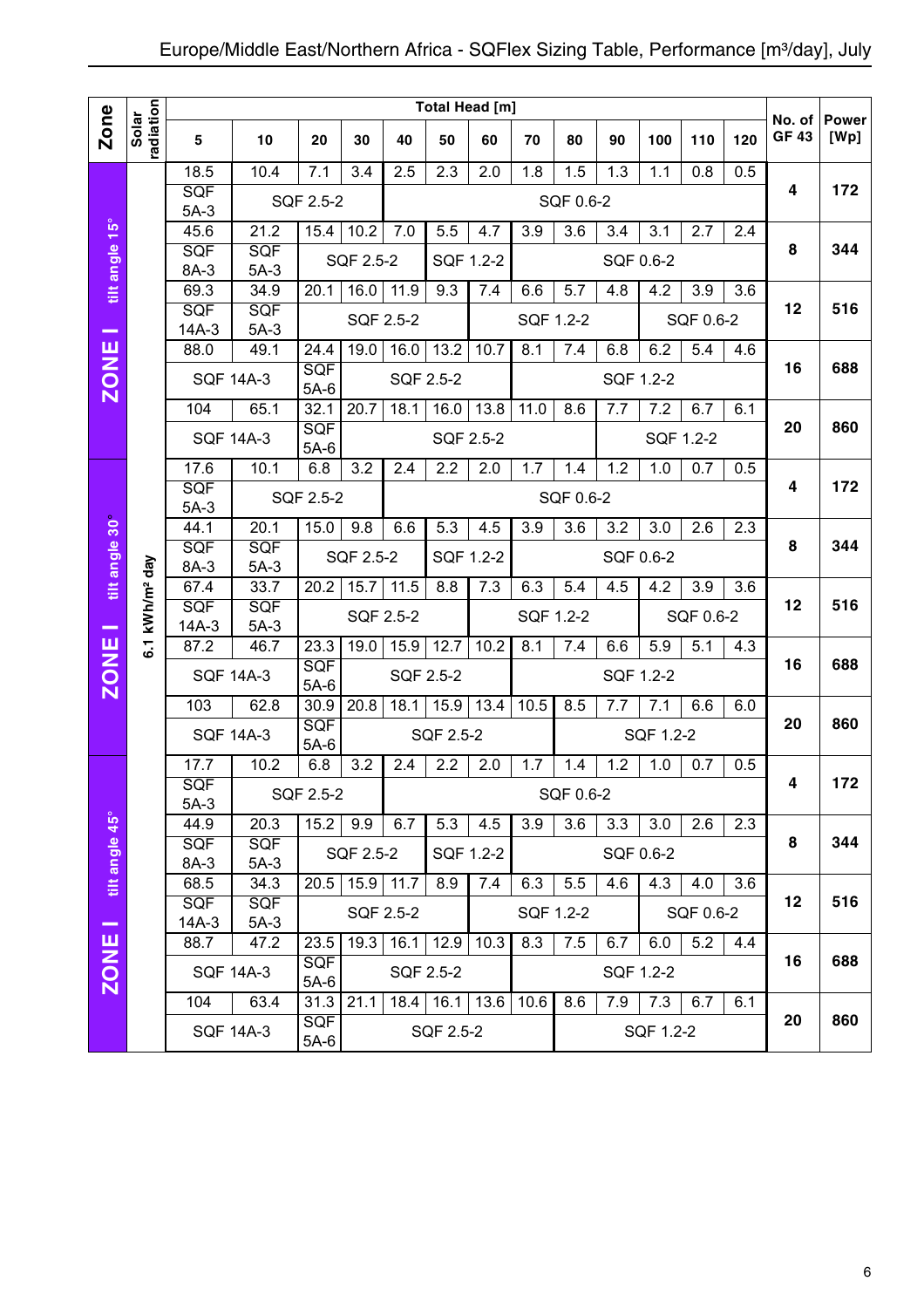## Europe/Middle East/Northern Africa - SQFlex Sizing Table, Performance [m<sup>3</sup>/day], July

|                          |                        |                    |                          |                    |               |                  | Total Head [m]       |                  |      |           |           |           |           |           |              |              |
|--------------------------|------------------------|--------------------|--------------------------|--------------------|---------------|------------------|----------------------|------------------|------|-----------|-----------|-----------|-----------|-----------|--------------|--------------|
| <b>Zone</b>              | Solar                  |                    |                          |                    |               |                  |                      |                  |      |           |           |           |           |           | No. of       | <b>Power</b> |
|                          | radiation              | 5                  | 10                       | 20                 | 30            | 40               | 50                   | 60               | 70   | 80        | 90        | 100       | 110       | 120       | <b>GF 43</b> | [Wp]         |
|                          |                        | 20.9               | 11.4                     | 8.0                | 4.1           | 2.9              | 2.5                  | 2.3              | 2.0  | 1.7       | 1.5       | 1.3       | 1.0       | 0.7       |              |              |
|                          |                        | SQF                |                          | SQF 2.5-2          |               | <b>SQF</b>       |                      |                  |      |           | SQF 0.6-2 |           |           |           | 4            | 172          |
| tilt angle 15°           |                        | $5A-3$<br>49.6     | 24.1                     | $16.\overline{6}$  | 11.3          | $1.2 - 2$<br>8.0 | $6.\overline{1}$     | 5.2              | 4.4  | 3.9       | 3.6       | 3.4       | 3.0       | 2.7       |              |              |
|                          |                        | SQF                | <b>SQF</b>               |                    | SQF 2.5-2     |                  |                      |                  |      |           |           |           |           |           | 8            | 344          |
|                          |                        | $14A-3$            | $5A-3$                   |                    |               |                  |                      | SQF 1.2-2        |      |           |           | SQF 0.6-2 |           |           |              |              |
|                          |                        | 74.6               | 38.0                     | 20.8               | 17.1          | 13.2             | 10.4                 | 8.0              | 7.1  | 6.3       | 5.4       | 4.7       | 4.1       | 3.8       |              |              |
|                          |                        | SQF<br>$14A-3$     | SQF<br>$5A-3$            |                    |               | SQF 2.5-2        |                      |                  |      |           | SQF 1.2-2 |           |           | SQF 0.6-2 | 12           | 516          |
| $\overline{\phantom{m}}$ |                        | 94.0               | 55.5                     | 27.5               | 19.7          | 17.0             | 14.4                 | 11.9             | 9.1  | 7.8       | 7.2       | 6.6       | 6.0       | 5.3       |              |              |
|                          |                        | <b>SQF 14A-3</b>   |                          | SQF                |               |                  | SQF 2.5-2            |                  |      |           |           | SQF 1.2-2 |           |           | 16           | 688          |
| ZONE                     |                        |                    |                          | $5A-6$             |               |                  |                      |                  |      |           |           |           |           |           |              |              |
|                          |                        | 110                | 71.4                     | 35.4               | 21.1          | 18.8             | 16.7                 | 14.7             | 12.4 | 9.9       | 8.1       | 7.5       | 7.1       | 6.6       | 20           | 860          |
|                          |                        | <b>SQF 14A-3</b>   |                          | SQF<br>$5A-6$      |               |                  | SQF 2.5-2            |                  |      |           |           |           | SQF 1.2-2 |           |              |              |
|                          |                        | 20.1               | 11.1                     | 7.7                | 3.9           | 2.7              | 2.4                  | 2.2              | 1.9  | 1.7       | 1.4       | 1.2       | 0.9       | 0.7       |              |              |
|                          |                        | SQF                |                          | SQF 2.5-2          |               | SQF              |                      |                  |      |           | SQF 0.6-2 |           |           |           | 4            | 172          |
|                          |                        | $5A-3$             |                          |                    |               | $1.2 - 2$        |                      |                  |      |           |           |           |           |           |              |              |
|                          |                        | 48.7<br>SQF        | 23.1<br>SQF              | 16.3               | 11.0          | 7.6              | 5.8                  | 5.0              | 4.2  | 3.9       | 3.6       | 3.3       | 2.9       | 2.5       | 8            | 344          |
|                          |                        | 8A-3               | $5A-3$                   |                    | SQF 2.5-2     |                  |                      | SQF 1.2-2        |      |           |           | SQF 0.6-2 |           |           |              |              |
| tilt angle 30°           | kWh/m <sup>2</sup> day | 73.4               | $\overline{37.2}$        | 20.9               | 17.0          | 12.9             | 10.0                 | 7.8              | 7.0  | 6.1       | 5.2       | 4.5       | 4.1       | 3.8       |              |              |
|                          |                        | SQF                | SQF                      |                    |               | SQF 2.5-2        |                      |                  |      | SQF 1.2-2 |           |           |           | SQF 0.6-2 | 12           | 516          |
| $\overline{\phantom{a}}$ | 6.7                    | $14A-3$<br>93.3    | $5A-3$<br>53.4           | 26.4               | 19.8          | 16.9             | 14.2                 | 11.5             | 8.6  | 7.8       | 7.1       | 6.5       | 5.8       | 5.0       |              |              |
| ZONE                     |                        |                    |                          | SQF                |               |                  |                      |                  |      |           |           |           |           |           | 16           | 688          |
|                          |                        | <b>SQF 14A-3</b>   |                          | $5A-6$             |               |                  | SQF 2.5-2            |                  |      |           |           | SQF 1.2-2 |           |           |              |              |
|                          |                        | 109                | 69.4                     | 34.4               | 21.3          | 18.9             | 16.8                 | 14.4             | 11.9 | 9.4       | 8.1       | 7.5       | 7.0       | 6.5       |              |              |
|                          |                        | <b>SQF 14A-3</b>   |                          | SQF<br>$5A-6$      |               |                  | SQF 2.5-2            |                  |      |           |           |           | SQF 1.2-2 |           | 20           | 860          |
|                          |                        | 20.4               | 11.4                     | 7.8                | 3.9           | 2.8              | 2.5                  | 2.2              | 1.9  | 1.7       | 1.4       | 1.2       | 0.9       | 0.7       |              |              |
|                          |                        | SQF                |                          | SQF 2.5-2          |               | SQF              |                      |                  |      |           | SQF 0.6-2 |           |           |           | 4            | 172          |
|                          |                        | $5A-3$             |                          |                    |               | $1.2 - 2$        |                      |                  |      |           |           |           |           |           |              |              |
|                          |                        | 49.8               | 23.4                     |                    | $16.6$   11.2 | 7.7              | 5.9                  | 5.1              | 4.2  | 3.9       | 3.7       | 3.4       | 2.9       | 2.6       | 8            | 344          |
|                          |                        | <b>SQF</b><br>8A-3 | <b>SQF</b><br>$5A-3$     |                    | SQF 2.5-2     |                  |                      | SQF 1.2-2        |      |           |           | SQF 0.6-2 |           |           |              |              |
| tilt angle 45°           |                        | 75.2               | 38.0                     | 21.2               |               | $17.3$ 13.1      | 10.2                 | $\overline{8.0}$ | 7.1  | 6.2       | 5.3       | 4.6       | 4.2       | 3.9       |              |              |
|                          |                        | <b>SQF</b>         | <b>SQF</b>               |                    |               | SQF 2.5-2        |                      |                  |      | SQF 1.2-2 |           |           |           | SQF 0.6-2 | 12           | 516          |
| $\overline{\phantom{m}}$ |                        | 14A-3              | $5A-3$                   |                    |               |                  |                      |                  |      |           |           |           |           |           |              |              |
|                          |                        | 95.1               | 54.3<br><b>SQF 14A-3</b> | 26.7<br><b>SQF</b> | 20.1          |                  | $17.2$   14.5        | 11.6             | 8.7  | 8.0       | 7.2       | 6.6       | 5.9       | 5.1       | 16           | 688          |
| <b>ZONE</b>              |                        | S                  |                          | $5A-6$             |               |                  | SQF 2.5-2            |                  |      |           |           | SQF 1.2-2 |           |           |              |              |
|                          |                        | 111                | 70.3                     |                    | $35.1$ 21.6   |                  | $19.2$   17.1   14.8 |                  | 12.1 | 9.6       | 8.3       | 7.7       | 7.1       | 6.6       |              |              |
|                          |                        |                    | <b>SQF 14A-3</b>         | <b>SQF</b>         |               |                  |                      | SQF 2.5-2        |      |           |           |           | SQF 1.2-2 |           | 20           | 860          |
|                          |                        |                    |                          | $5A-6$             |               |                  |                      |                  |      |           |           |           |           |           |              |              |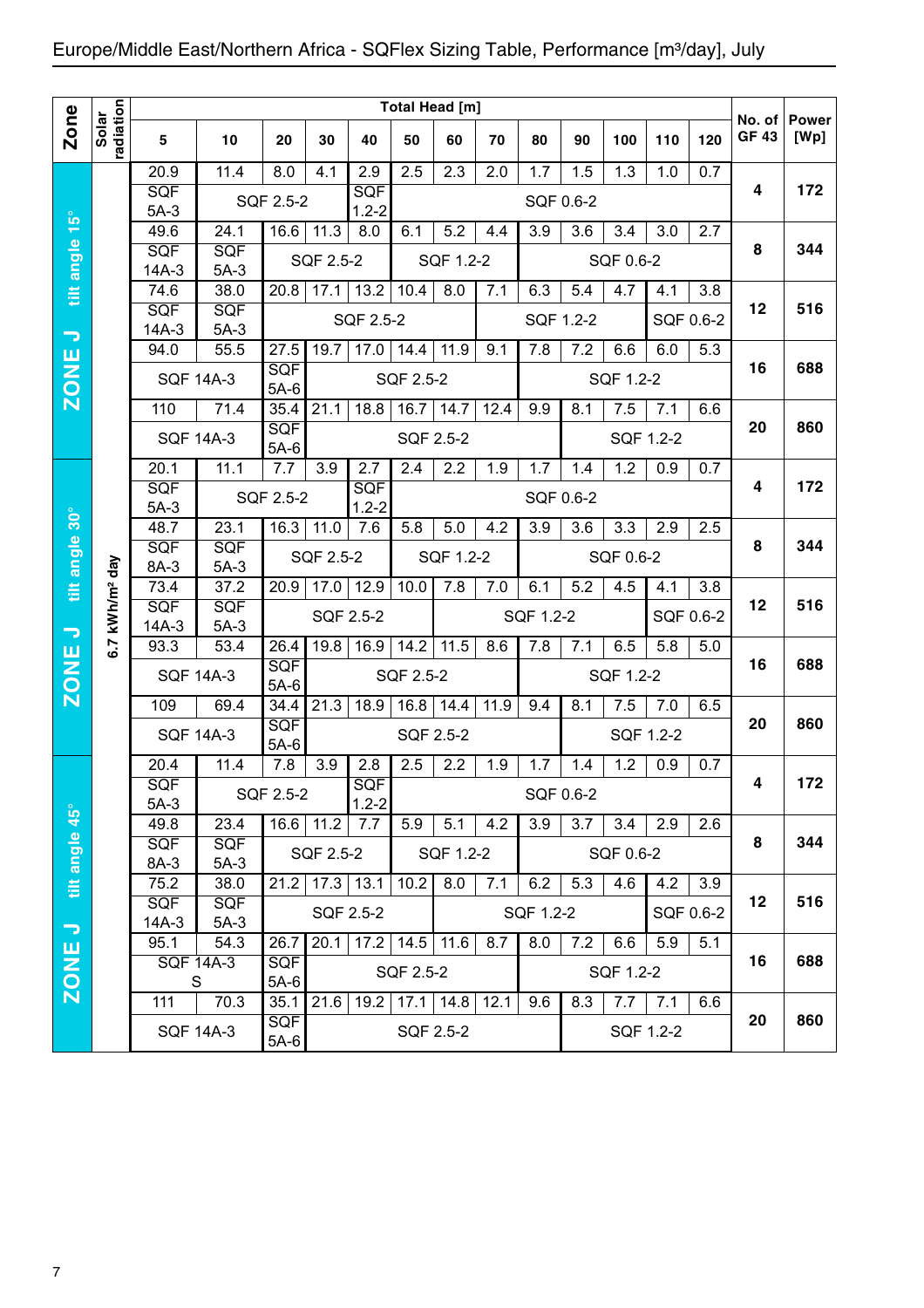|                |                            |                      |                      |                      |                 |                                |                    | Total Head [m] |      |           |           |           |           |            |                        | <b>Power</b> |
|----------------|----------------------------|----------------------|----------------------|----------------------|-----------------|--------------------------------|--------------------|----------------|------|-----------|-----------|-----------|-----------|------------|------------------------|--------------|
| Zone           | radiation<br>Solar         | 5                    | 10                   | 20                   | 30              | 40                             | 50                 | 60             | 70   | 80        | 90        | 100       | 110       | 120        | No. of<br><b>GF 43</b> | [Wp]         |
|                |                            | 23.0                 | 12.3                 | 8.7                  | 4.7             | 3.3                            | 2.8                | 2.5            | 2.2  | 2.0       | 1.7       | 1.4       | 1.2       | 0.9        |                        |              |
|                |                            | <b>SQF</b><br>$5A-3$ |                      | SQF 2.5-2            |                 | <b>SQF</b><br>$1.2 - 2$        |                    |                |      |           | SQF 0.6-2 |           |           |            | 4                      | 172          |
| $15^{\circ}$   |                            | 54.5                 | 26.6                 | 17.8                 | 12.4            | 8.8                            | 6.6                | 5.7            | 4.8  | 4.1       | 3.8       | 3.6       | 3.3       | 2.9        |                        |              |
| tilt angle     |                            | <b>SQF</b>           | SQF                  |                      | SQF 2.5-2       |                                |                    | SQF 1.2-2      |      |           |           | SQF 0.6-2 |           |            | 8                      | 344          |
|                |                            | $14A-3$              | $5A-3$               |                      |                 |                                |                    |                |      |           |           |           |           |            |                        |              |
|                |                            | 79.5<br>SQF          | 40.4<br>SQF          | 21.5                 | 17.9            | 14.4                           | 11.5               | 9.0            | 7.5  | 6.8       | 6.0       | 5.3       | 4.5       | 4.0<br>SQF | 12                     | 516          |
| $\geq$         |                            | $14A-3$              | $5A-3$               |                      |                 | SQF 2.5-2                      |                    |                |      |           | SQF 1.2-2 |           |           | $0.6 - 2$  |                        |              |
|                |                            | 99.2                 | 61.0                 | 30.1                 | 20.3            | 17.6                           | 15.3               | 13.1           | 10.2 | 8.2       | 7.4       | 7.0       | 6.5       | 5.9        |                        |              |
| <b>ZONE</b>    |                            |                      | <b>SQF 14A-3</b>     | <b>SQF</b><br>$5A-6$ |                 |                                | SQF 2.5-2          |                |      |           |           | SQF 1.2-2 |           |            | 16                     | 688          |
|                |                            | 115                  | 76.8                 | 38.3                 | 23.2            | 19.4                           | 17.4               | 15.3           | 13.2 | 11.1      | 8.4       | 7.8       | 7.3       | 6.9        | 20                     | 860          |
|                |                            |                      | <b>SQF 14A-3</b>     | SQF 5A-6             |                 |                                |                    | SQF 2.5-2      |      |           |           |           | SQF 1.2-2 |            |                        |              |
|                |                            | 22.3                 | 12.1                 | 8.5                  | 4.5             | 3.1                            | 2.7                | 2.4            | 2.1  | 1.9       | 1.6       | 1.4       | 1.1       | 0.8        | 4                      | 172          |
| $30^\circ$     |                            | SQF<br>$5A-3$        |                      | SQF 2.5-2            |                 | <b>SQF</b><br>$1.2 - 2$        |                    |                |      | SQF 0.6-2 |           |           |           |            |                        |              |
|                |                            | 52.8                 | 25.7                 | 17.5                 | 12.1            | 8.5                            | 6.4                | 5.5            | 4.7  | 4.1       | 3.8       | 3.5       | 3.2       | 2.8        |                        |              |
| tilt angle     |                            | SQF                  | <b>SQF</b>           |                      | SQF 2.5-2       |                                |                    | SQF 1.2-2      |      |           |           | SQF 0.6-2 |           |            | 8                      | 344          |
|                | 7.3 kWh/m <sup>2</sup> day | $14A-3$<br>78.8      | $5A-3$<br>40.2       | 21.5                 | 17.9            | 14.1                           | 11.1               | 8.6            | 7.4  | 6.7       | 5.8       | 5.1       | 4.3       | 4.0        |                        |              |
|                |                            | <b>SQF</b>           | SQF                  |                      |                 |                                |                    |                |      |           |           |           |           | <b>SQF</b> | 12                     | 516          |
| $\geq$         |                            | $14A-3$              | $5A-3$               |                      |                 | SQF 2.5-2                      |                    |                |      |           | SQF 1.2-2 |           |           | $0.6 - 2$  |                        |              |
|                |                            | 98.6                 | 59.1                 | 29.1                 | 20.4            | 17.6                           | 15.2               | 12.7           | 9.7  | 8.2       | 7.5       | 6.9       | 6.3       | 5.7        | 16                     | 688          |
| <b>ZONE</b>    |                            |                      | <b>SQF 14A-3</b>     | <b>SQF</b><br>$5A-6$ |                 |                                | SQF 2.5-2          |                |      |           |           | SQF 1.2-2 |           |            |                        |              |
|                |                            | 115                  | 75.0                 | 37.6                 | 22.2            | 19.5                           | 17.4               | 15.4           | 12.9 | 10.6      | 8.4       | 7.9       | 7.3       | 6.8        | 20                     | 860          |
|                |                            |                      | <b>SQF 14A-3</b>     | <b>SQF 5A-6</b>      |                 |                                |                    | SQF 2.5-2      |      |           |           |           | SQF 1.2-2 |            |                        |              |
|                |                            | 22.7<br>SQF          | 12.4                 | 8.7                  | 4.6             | $\overline{3.2}$<br><b>SQF</b> | 2.7                | 2.5            | 2.2  | 1.9       | 1.6       | 1.4       | 1.1       | 0.8        | 4                      | 172          |
| $45^{\circ}$   |                            | $5A-3$               |                      | SQF 2.5-2            |                 | $1.2 - 2$                      |                    |                |      |           | SQF 0.6-2 |           |           |            |                        |              |
|                |                            | 54.0                 | 26.2                 |                      | $17.9$ 12.4     | 8.7                            | 6.5                | 5.6            | 4.8  | 4.2       | 3.9       | 3.6       | 3.2       | 2.9        |                        |              |
| tilt angle     |                            | <b>SQF</b><br>8A-3   | <b>SQF</b><br>$5A-3$ |                      | SQF 2.5-2       |                                |                    | SQF 1.2-2      |      |           |           | SQF 0.6-2 |           |            | 8                      | 344          |
|                |                            | 80.8                 | 41.2                 | 21.9                 | 18.2            | 14.4                           | 11.3               | 8.8            | 7.6  | 6.8       | 5.9       | 5.2       | 4.4       | 4.1        |                        |              |
|                |                            | <b>SQF</b>           | <b>SQF</b>           |                      |                 | SQF 2.5-2                      |                    |                |      |           | SQF 1.2-2 |           |           | <b>SQF</b> | 12                     | 516          |
| $\pmb{\times}$ |                            | $14A-3$              | $5A-3$               |                      |                 |                                |                    |                |      |           |           |           |           | $0.6 - 2$  |                        |              |
|                |                            | 101                  | 60.4                 | 29.6<br><b>SQF</b>   | 20.8            |                                | 18.0   15.6   12.9 |                | 9.9  | 8.4       | 7.6       | 7.0       | 6.5       | 5.8        | 16                     | 688          |
| <b>ZONE</b>    |                            |                      | <b>SQF 14A-3</b>     | $5A-6$               |                 |                                | SQF 2.5-2          |                |      |           |           | SQF 1.2-2 |           |            |                        |              |
|                |                            | $11\overline{7}$     | 76.3                 |                      | $38.5$ 22.7     | 19.9                           | $17.8$ 15.7        |                | 13.2 | 10.9      | 8.6       | 8.1       | 7.5       | 6.9        | 20                     | 860          |
|                |                            |                      | <b>SQF 14A-3</b>     |                      | <b>SQF 5A-6</b> |                                |                    | SQF 2.5-2      |      |           |           |           | SQF 1.2-2 |            |                        |              |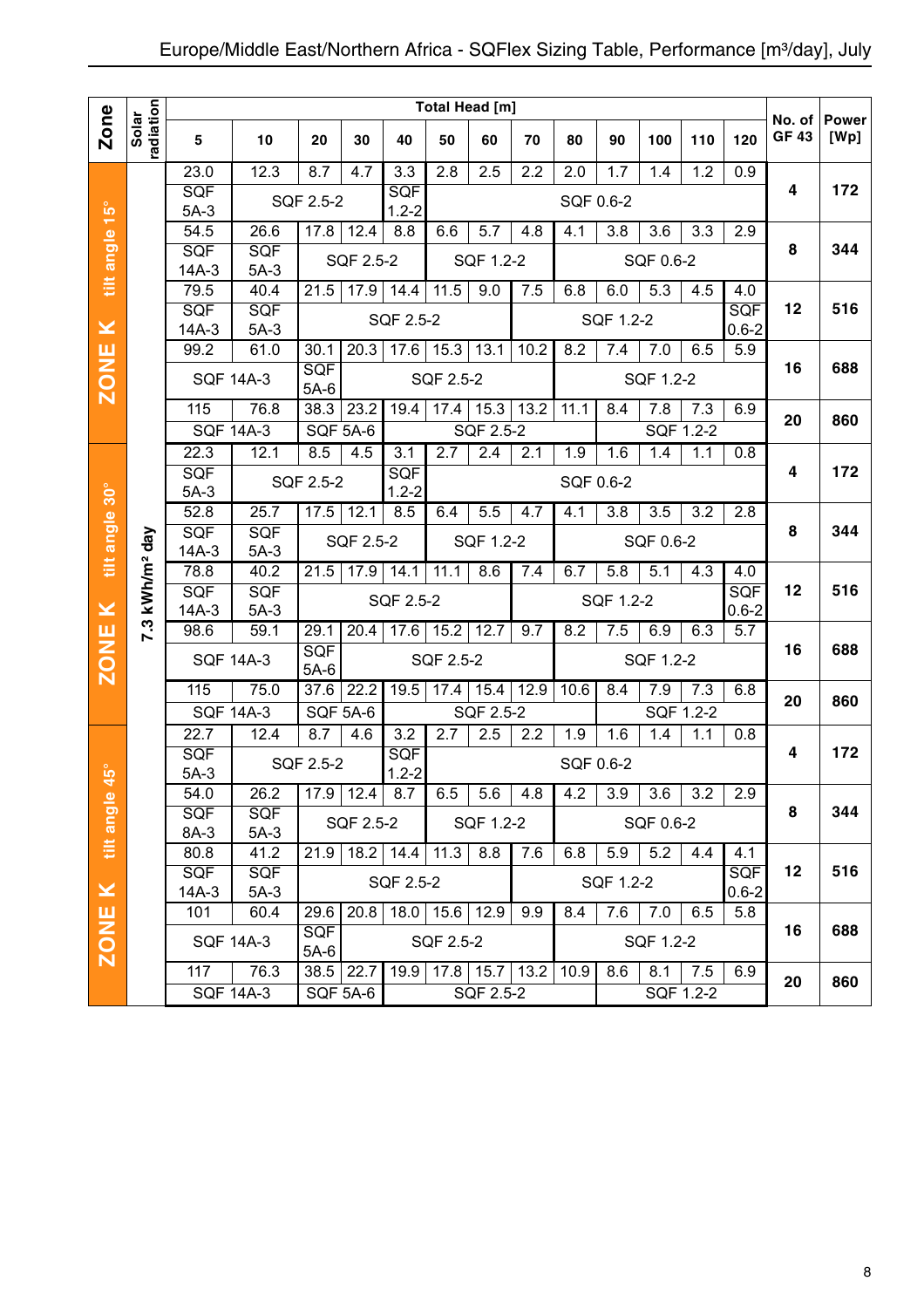## Europe/Middle East/Northern Africa - SQFlex Sizing Table, Performance [m3/day], July

|                          |                        |                          |                          |                        |                 |                         |               | <b>Total Head [m]</b>                |           |           |           |           |                  |                         |                       |                      |
|--------------------------|------------------------|--------------------------|--------------------------|------------------------|-----------------|-------------------------|---------------|--------------------------------------|-----------|-----------|-----------|-----------|------------------|-------------------------|-----------------------|----------------------|
| <b>Zone</b>              | radiation<br>Solar     | 5                        | 10                       | 20                     | 30              | 40                      | 50            | 60                                   | 70        | 80        | 90        | 100       | 110              | 120                     | No. of<br><b>GF43</b> | <b>Power</b><br>[Wp] |
|                          |                        | 25.4                     | 13.1                     | 9.4                    | 5.3             | 3.6                     | 3.0           | 2.7                                  | 2.4       | 2.1       | 1.9       | 1.6       | 1.3              | 1.1                     |                       |                      |
|                          |                        | SQF<br>8A-3              |                          | SQF 2.5-2              |                 | <b>SQF</b><br>$1.2 - 2$ |               |                                      |           | SQF 0.6-2 |           |           |                  |                         | 4                     | 172                  |
| tilt angle 15°           |                        | 58.5                     | 28.8                     | 18.5                   | 13.3            | 9.6                     | 7.1           | 6.2                                  | 5.3       | 4.5       | 4.0       | 3.8       | 3.5              | 3.1                     |                       |                      |
|                          |                        | SQF                      | <b>SQF</b>               |                        |                 | SQF 2.5-2               |               |                                      | SQF 1.2-2 |           |           |           | SQF 0.6-2        |                         | 8                     | 344                  |
|                          |                        | $14A-3$<br>83.9          | $5A-3$<br>44.9           | 22.5                   | 18.5            | 15.4                    | 12.4          | 9.8                                  | 7.8       | 7.2       | 6.5       | 5.7       | 4.9              | 4.2                     |                       |                      |
| コ                        |                        | <b>SQF 14A-3</b>         |                          | SQF<br>$5A-6$          |                 | <b>SQF 2.5-2</b>        |               |                                      |           |           |           | SQF 1.2-2 |                  |                         | 12                    | 516                  |
|                          |                        | 104                      | 65.6                     | 32.4                   | 20.7            | 18.2                    | 16.1          | 13.9                                 | 11.1      | 8.7       | 7.7       | 7.2       | 6.8              | 6.2                     |                       |                      |
| <b>ZONE</b>              |                        | <b>SQF 14A-3</b>         |                          | SQF<br>$5A-6$          |                 |                         | SQF 2.5-2     |                                      |           |           |           |           | SQF 1.2-2        |                         | 16                    | 688                  |
|                          |                        | 120                      | 81.1                     | 40.8                   | 25.2            | 19.8                    | 17.9          | 15.9                                 | 13.8      | 11.9      | 9.2       | 8.1       | 7.6              | 7.1                     | 20                    | 860                  |
|                          |                        | <b>SQF 14A-3</b>         |                          | <b>SQF 5A-6</b>        |                 |                         |               | SQF 2.5-2                            |           |           |           |           | SQF 1.2-2        |                         |                       |                      |
|                          |                        | 24.5<br>SQF              | 12.9                     | 9.2                    | 5.1             | 3.5<br>SQF              | 2.9           | 2.6                                  | 2.3       | 2.1       | 1.8       | 1.6       | 1.2              | 1.0                     | 4                     | 172                  |
|                          |                        | 8A-3                     |                          | SQF 2.5-2              |                 | $1.2 - 2$               |               |                                      |           |           | SQF 0.6-2 |           |                  |                         |                       |                      |
|                          |                        | 57.1                     | 28.0                     | 18.4                   | 13.1            | 9.3                     | 6.9           | 6.0                                  | 5.1       | 4.3       | 4.0       | 3.8       | 3.4              | 3.1                     |                       |                      |
| tilt angle 30°           | kWh/m <sup>2</sup> day | SQF<br>$14A-3$           | <b>SQF</b><br>$5A-3$     |                        | SQF 2.5-2       |                         |               | SQF 1.2-2                            |           |           |           |           | SQF 0.6-2        |                         | 8                     | 344                  |
|                          |                        | 83.4                     | 43.4                     | 22.0                   | 18.6            | 15.2                    | 12.1          | 9.5                                  | 7.8       | 7.1       | 6.3       | 5.6       | 4.8              | 4.1                     |                       |                      |
| ш                        |                        | <b>SQF 14A-3</b>         |                          |                        |                 | SQF 2.5-2               |               |                                      |           |           | SQF 1.2-2 |           |                  | <b>SQF</b><br>$0.6 - 2$ | 12                    | 516                  |
|                          | 7.9                    | 103                      | 64.1                     | 31.5                   | 20.8            | 18.2                    | 16.0          | 13.7                                 | 10.8      | 8.5       | 7.8       | 7.2       | 6.7              | 6.1                     | 16                    | 688                  |
| <b>ZONE</b>              |                        | <b>SQF 14A-3</b>         |                          | SQF<br>$5A-6$          |                 |                         | SQF 2.5-2     |                                      |           |           |           | SQF 1.2-2 |                  |                         |                       |                      |
|                          |                        | 119                      | 79.8                     | 40.3                   | 24.5            | 19.9                    | 18.0          | 15.9                                 | 13.7      | 11.7      | 8.9       | 8.2       | 7.6              | 7.1                     | 20                    | 860                  |
|                          |                        | <b>SQF 14A-3</b><br>25.2 | 13.3                     | <b>SQF 5A-6</b><br>9.5 | 5.2             | 3.6                     | 2.9           | <b>SQF 2.5-2</b><br>$\overline{2.7}$ | 2.4       | 2.1       | 1.9       | 1.6       | SQF 1.2-2<br>1.3 | 1.0                     |                       |                      |
|                          |                        | <b>SQF</b>               |                          |                        |                 | SQF                     |               |                                      |           |           |           |           |                  |                         | 4                     | 172                  |
| $\frac{1}{2}$<br>≂       |                        | 8A-3                     |                          | SQF 2.5-2              |                 | $1.2 - 2$               |               |                                      |           |           | SQF 0.6-2 |           |                  |                         |                       |                      |
|                          |                        | 58.4<br>SQF              | 28.6<br><b>SQF</b>       | 18.8                   | 13.4            | 9.5                     | 7.1           | 6.1                                  | 5.2       | 4.4       | 4.1       | 3.9       | 3.5              | 3.1                     | 8                     | 344                  |
| tilt angle               |                        | $14A-3$                  | $5A-3$                   |                        | SQF 2.5-2       |                         |               | SQF 1.2-2                            |           |           |           |           | SQF 0.6-2        |                         |                       |                      |
|                          |                        | 85.6                     | 44.7                     | 22.4                   |                 | 18.9 15.6               | 12.3          | 9.8                                  | 8.1       | 7.3       | 6.5       | 5.7       | 4.9              | 4.2                     |                       |                      |
| $\overline{\phantom{0}}$ |                        |                          | <b>SQF 14A-3</b>         |                        |                 | SQF 2.5-2               |               |                                      |           |           | SQF 1.2-2 |           |                  | <b>SQF</b><br>$0.6 - 2$ | 12                    | 516                  |
|                          |                        | 106                      | 65.5                     | 32.3                   | 21.2            |                         | $18.6$ 16.4   | 13.9                                 | 11.0      | 8.7       | 8.0       | 7.4       | 6.8              | 6.3                     |                       |                      |
| ZONE                     |                        |                          | <b>SQF 14A-3</b>         | <b>SQF</b><br>$5A-6$   |                 |                         | SQF 2.5-2     |                                      |           |           |           | SQF 1.2-2 |                  |                         | 16                    | 688                  |
|                          |                        | 122                      | 81.5<br><b>SQF 14A-3</b> |                        | $41.4$ 25.1     |                         | $20.2$   18.4 | 16.3                                 | 13.9      | 11.9      | 9.2       | 8.4       | 7.8              | 7.2                     | 20                    | 860                  |
|                          |                        |                          |                          |                        | <b>SQF 5A-6</b> |                         |               |                                      | SQF 2.5-2 |           |           |           | SQF 1.2-2        |                         |                       |                      |